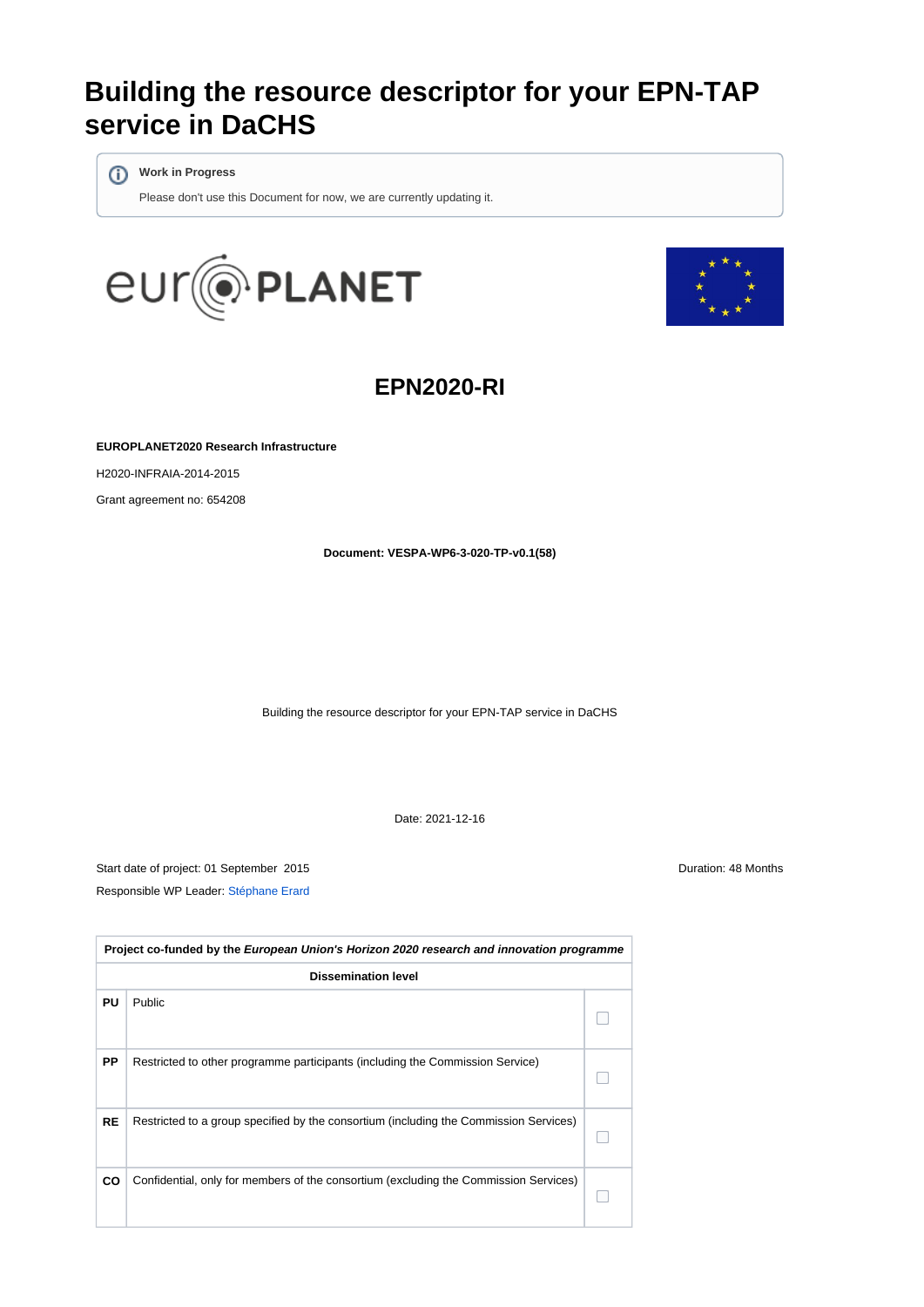| <b>Project Number</b>   | 654208                                        |
|-------------------------|-----------------------------------------------|
| <b>Project Title</b>    | EPN2020 - RI                                  |
| <b>Project Duration</b> | 48 months: 01 September 2015 - 30 August 2019 |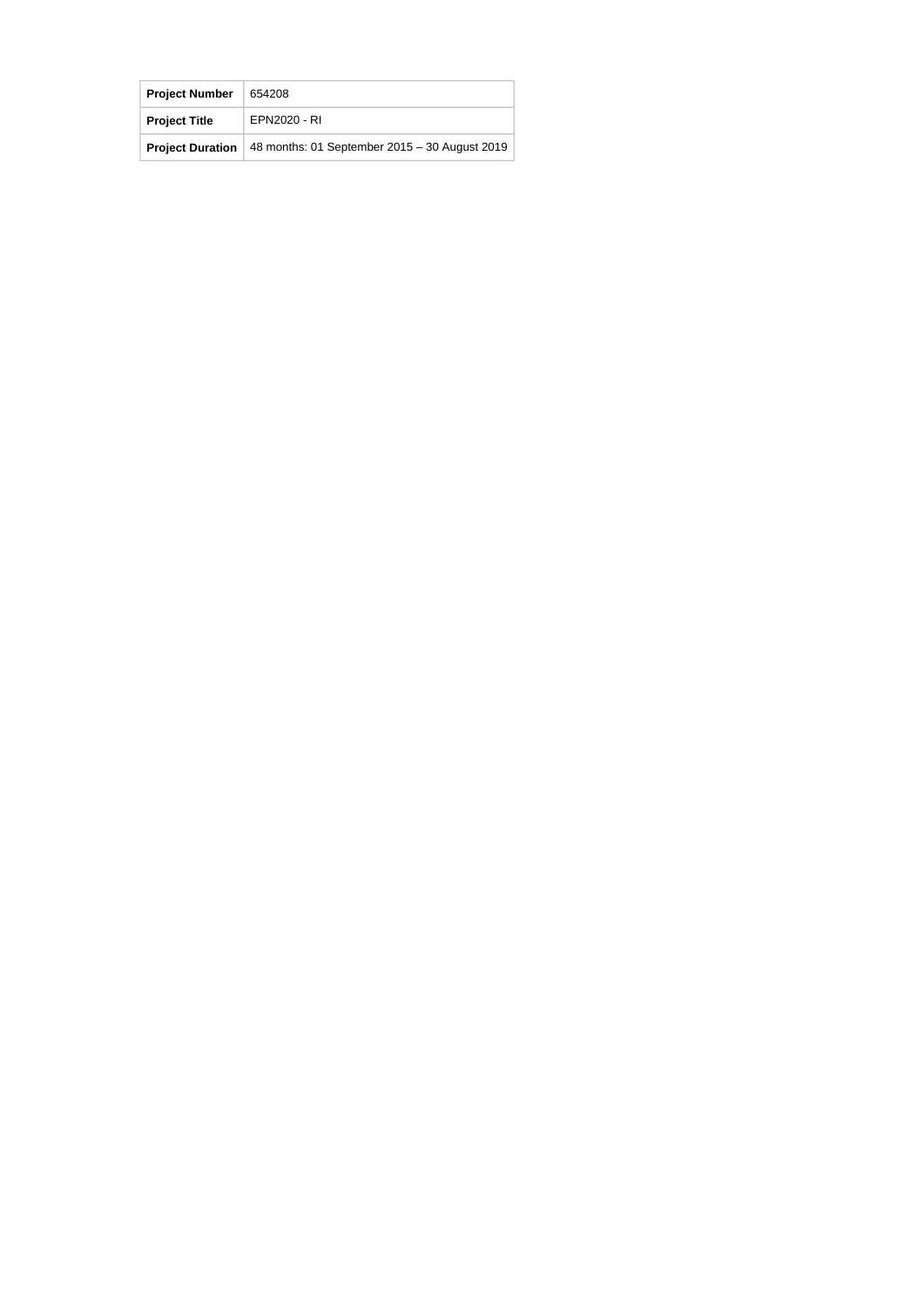| <b>Document Number</b>        | WP6-task3-020-y0.1                                                 |
|-------------------------------|--------------------------------------------------------------------|
| Delivery date                 | 30 Jun 2017                                                        |
| <b>Title of Document</b>      | Building the resource descriptor for your EPN-TAP service in DaCHS |
| Contributing Work package (s) | WP <sub>6</sub>                                                    |
| <b>Dissemination level</b>    | PU                                                                 |
| Author (s)                    | <b>Baptiste Cecconi</b>                                            |

**Abstract:** 

| Document history (to be deleted before submission to Commission) |                |                         |                                                                                     |               |
|------------------------------------------------------------------|----------------|-------------------------|-------------------------------------------------------------------------------------|---------------|
| Date                                                             | <b>Version</b> | Editor                  | Change                                                                              | <b>Status</b> |
| 06 Apr 2017                                                      | 0.0            | <b>Baptiste Cecconi</b> | Initial version                                                                     | <b>DRAFT</b>  |
| 10 Apr 2017                                                      | 0.1            |                         | Baptiste Cecconi   Added sections "Service Metadata" and "EPNcore Table Definition" | <b>DRAFT</b>  |
|                                                                  |                |                         |                                                                                     |               |
|                                                                  |                |                         |                                                                                     |               |

#### Table of Contents

- [Introduction](#page-3-0)
- [Overall Structure](#page-3-1)
- [Service Metadata](#page-3-2)
- [EPNcore table definition](#page-7-0)
- [Data ingestion](#page-8-0)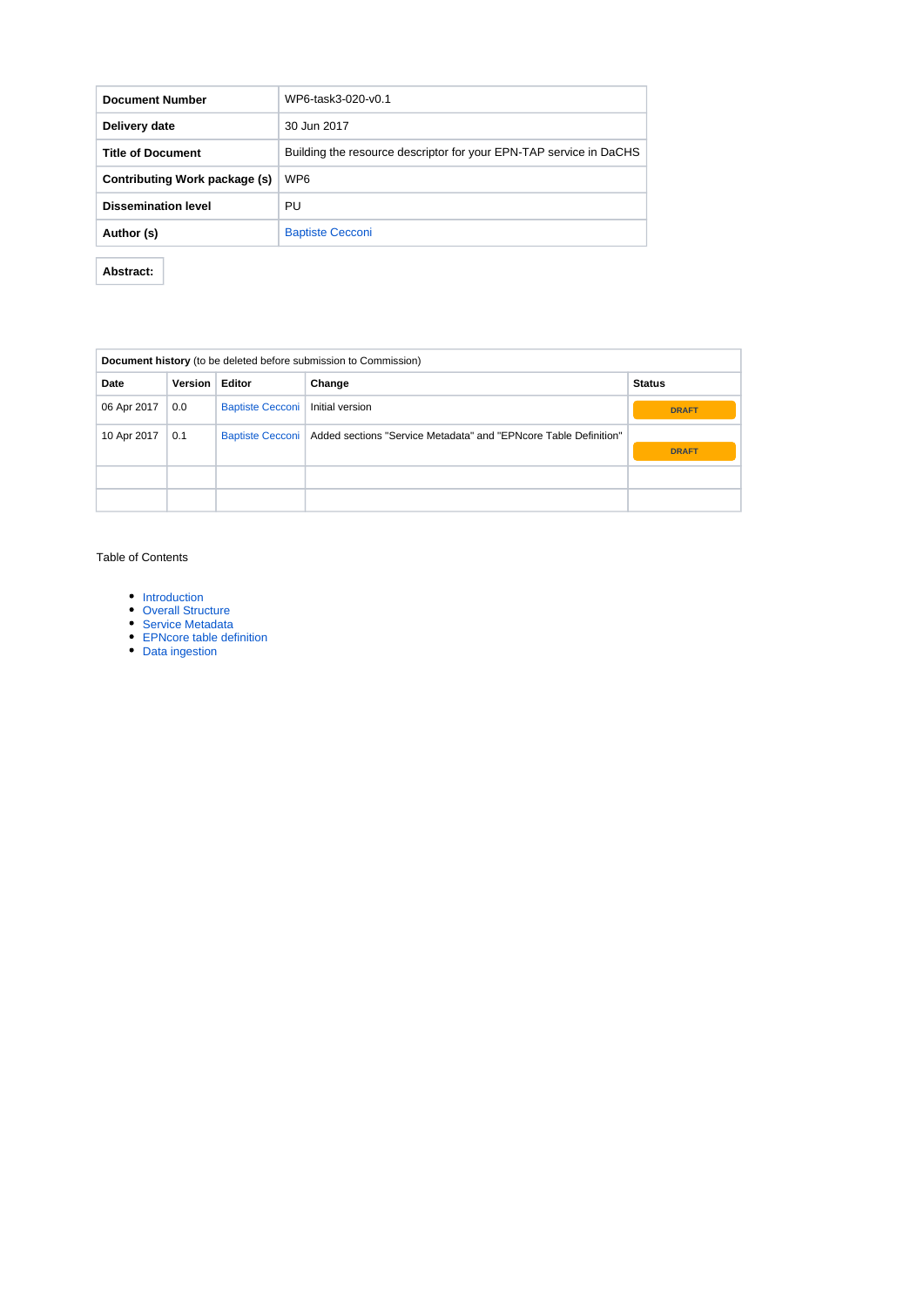#### <span id="page-3-0"></span>Introduction

This document describes how to build your Resource Descriptor (RD) for an EPN-TAP service using DaCHS. The full documentation of DaCHS is available at <http://docs.g-vo.org/DaCHS/ref.html>, including a section "Anatomy of an RD" that describes the RD structure and syntax in details.

### <span id="page-3-1"></span>Overall Structure

The RD file is an XML file. The properties of the RD file can be either set up as XML children elements or as attributes of their parent property. The two following examples are equivalent, the first show the attribute syntax, while the second illustrates the XML element child option.

Attribute syntax:

```
<resource schema="my_service">
        [...]
</resource>
```
Child syntax

```
<resource>
         <schema>my_service</schema>
         [...]
</resource>
```
The latter syntax is useful when the property has children properties.

#### <span id="page-3-2"></span>Service Metadata

The first property of an RD is the list of service metadata. They are specified in a series of <meta>[...]</meta> elements. The following <meta> elements should be present in your file:

| <meta/><br>element<br>name<br>attribute | Content                                                                                                                                                                              | <b>Example</b>                                                                      |
|-----------------------------------------|--------------------------------------------------------------------------------------------------------------------------------------------------------------------------------------|-------------------------------------------------------------------------------------|
| title                                   | The title of your resource. This is the title of your database. This should be rather<br>explicit, basically, the meaning of the acronym or the short description of the<br>service. | <meta name="&lt;br&gt;title"/> Nancay<br>Decameter Array<br>observation<br>database |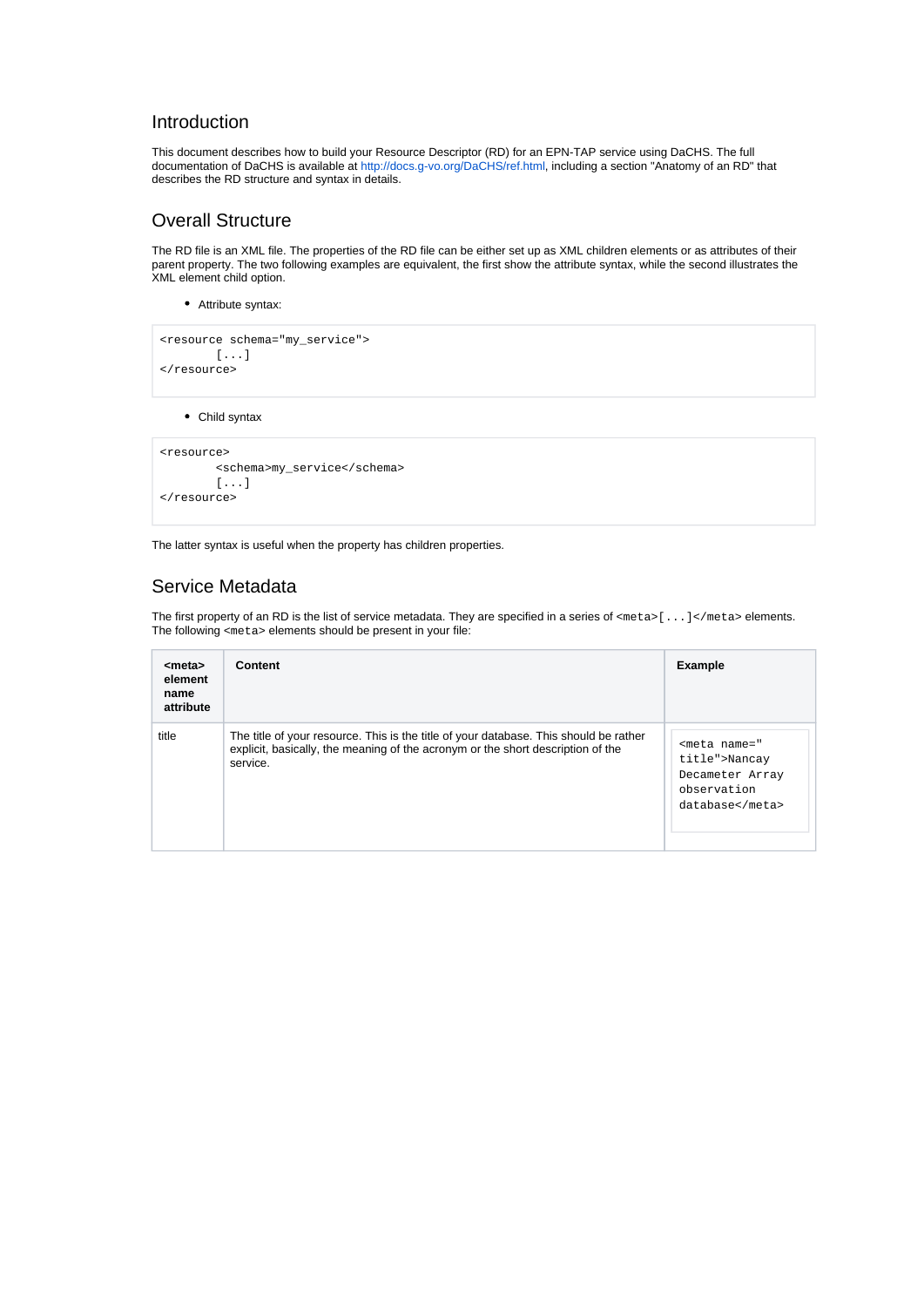| description | The description of you resource. This is long description. Put here anything that<br>could be useful to understand the content or find the resource with full text search<br>engines. Place yourself in the skin of your fellow scientists when writing this part.<br>This must be understandable by non-specialist scientists           | <meta <br="" name="&lt;br&gt;description"/> format="plain">                                                                             |
|-------------|------------------------------------------------------------------------------------------------------------------------------------------------------------------------------------------------------------------------------------------------------------------------------------------------------------------------------------------|-----------------------------------------------------------------------------------------------------------------------------------------|
|             |                                                                                                                                                                                                                                                                                                                                          | Decametric radio<br>observation from<br>Nancay decameter<br>array.<br>The                                                               |
|             |                                                                                                                                                                                                                                                                                                                                          | Nancay Decameter<br>Array (NDA) at<br>the Station de                                                                                    |
|             |                                                                                                                                                                                                                                                                                                                                          | Radioastronomie<br>de Nancay (SRN)<br>is a phased<br>array of 144<br>"Teepee"<br>helicoidal<br>antenna, half of<br>which being<br>Right |
|             |                                                                                                                                                                                                                                                                                                                                          | Handed<br>(RH) polarized<br>and the other<br>half being Left<br>Handed                                                                  |
|             |                                                                                                                                                                                                                                                                                                                                          | (LH)<br>polarized. Four<br>receivers are<br>currently<br>connected to<br>the NDA,<br>sampling data in                                   |
|             |                                                                                                                                                                                                                                                                                                                                          | spectral ranges<br>within 5 to 80<br>MHz.<br>$<$ /meta>                                                                                 |
|             |                                                                                                                                                                                                                                                                                                                                          |                                                                                                                                         |
| copyright   | This contains the copyright, rules of use and acknowledgments related to the<br>resource and the data served by the resource. Indicate here the distribution<br>licence if there is one selected. Specify the "rules of use" or "rules of the road", or<br>"data use policy" You can also give acknowledgment policy and citation rules. | <meta name="&lt;br&gt;copyright"/><br>Rules of<br>SRN/NDA<br>observations in<br>open access can<br>be freely used<br>for                |
|             |                                                                                                                                                                                                                                                                                                                                          | scientific<br>purposes. Their<br>acquisition,<br>processing and                                                                         |
|             |                                                                                                                                                                                                                                                                                                                                          | distribution is<br>ensured by the<br>SRN/NDA team,<br>which can be                                                                      |
|             |                                                                                                                                                                                                                                                                                                                                          | contacted for<br>any questions and<br>$\sqrt{or}$<br>collaborative<br>purposes.                                                         |
|             |                                                                                                                                                                                                                                                                                                                                          | Contact<br>email: contact.<br>nda@obs-nancay.fr<br>br/>br<br>/                                                                          |
|             |                                                                                                                                                                                                                                                                                                                                          | We<br>kindly request<br>the authors of<br>any                                                                                           |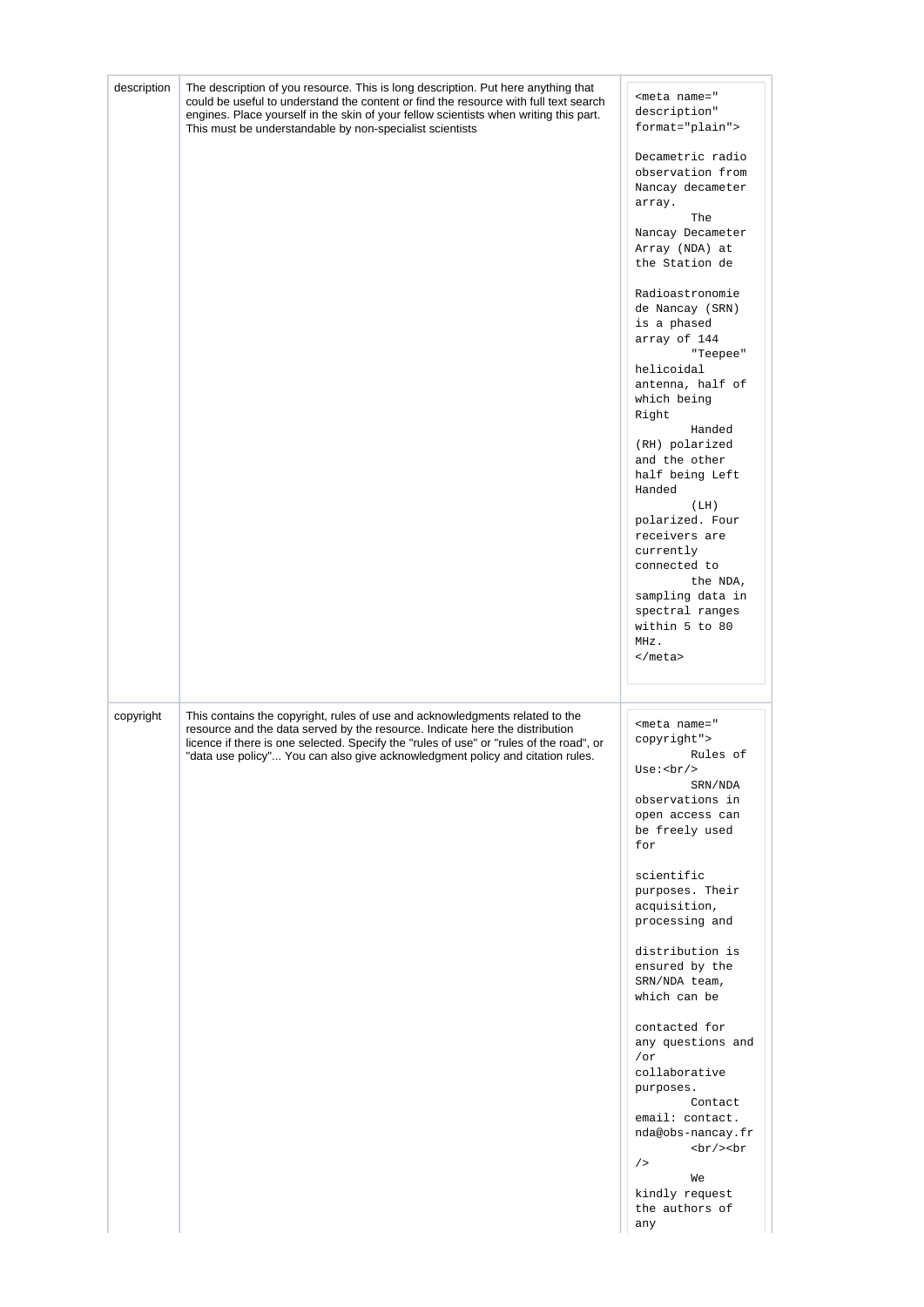communications and publications using these data to let us know about them, include minimal citation to the reference and acknowledgements as presented below.  $br/$  >  $br$  $/$ Acknowledgement:  $br/$  The authors acknowledge the Station de Radioastronomie de Nancay of the Observatoire de Paris (USR 704- CNRS, supported by University d'Orleans, OSUC, and Region Centre in France) for providing access to NDA observations accessible online at http://www. obs-nancay.fr <br/><br  $/$ Reference:<br/> A. Lecacheux, The Nancay Decameter Array: A Useful Step Towards Giant, New Generation Radio Telescopes for Long Wavelength Radio Astronomy, in Radio Astronomy at Long Wavelengths, eds. R. G. Stone, K. W. Weiler, M. L. Goldstein, and J.- L. Bougeret, AGU Geophys. Monogr. Ser., 119, 321, 2000.

</meta>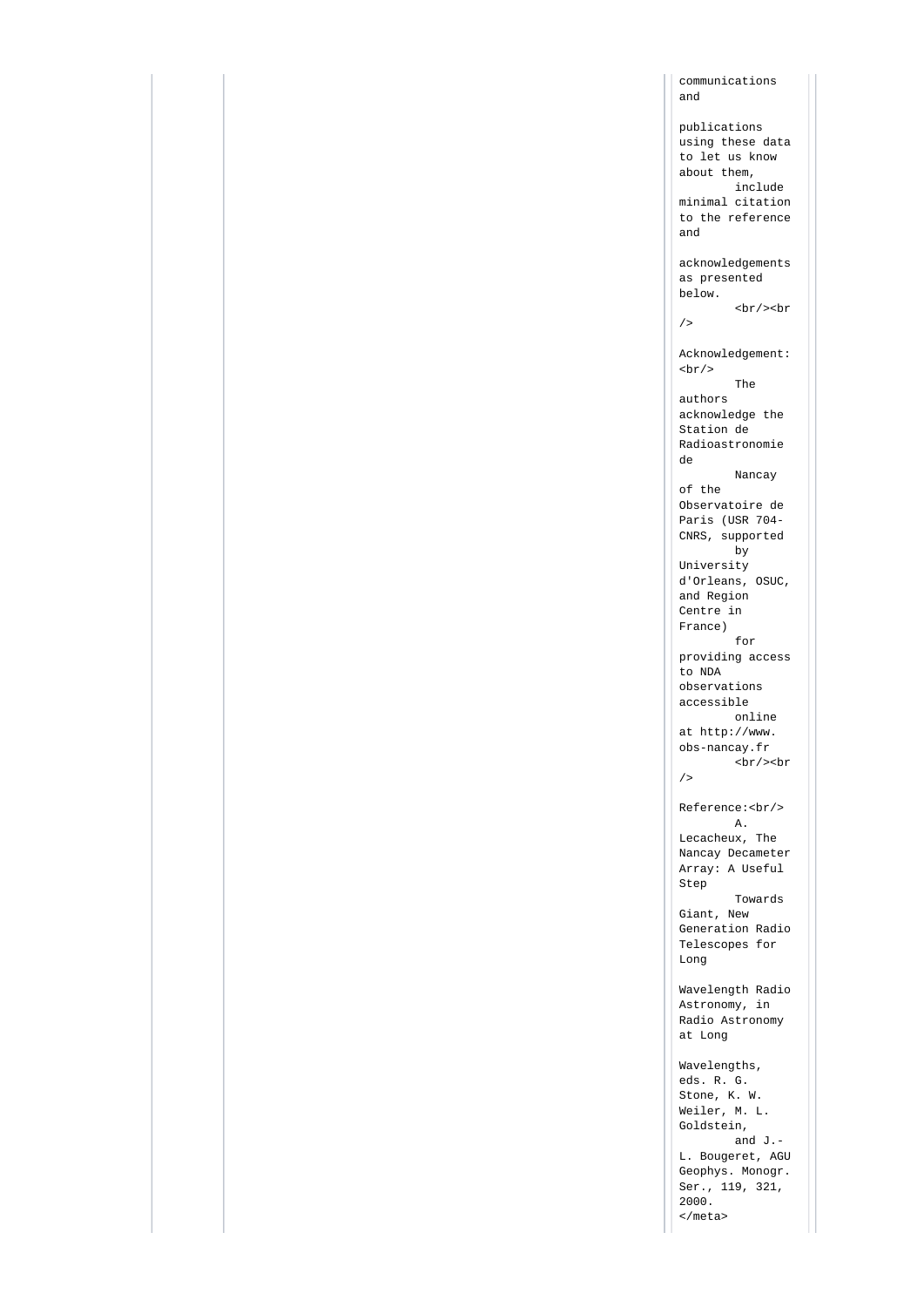| creationDa<br>te  | The creation date of the resource descriptor (ISO-8601 formatted)                                                                                                                                                                                                                                                             | <meta <br="" name="&lt;br&gt;creationDate"/> $>2016-03-30T15$ :<br>$52:00$                                                                                                                                                                                                                                                                                                            |
|-------------------|-------------------------------------------------------------------------------------------------------------------------------------------------------------------------------------------------------------------------------------------------------------------------------------------------------------------------------|---------------------------------------------------------------------------------------------------------------------------------------------------------------------------------------------------------------------------------------------------------------------------------------------------------------------------------------------------------------------------------------|
| creator.<br>name  | The name of the creator of the resource (can be a person or an institute)                                                                                                                                                                                                                                                     | <meta <br="" name="&lt;br&gt;creator.name"/> >Station de<br>Radioastronmie<br>de Nancay                                                                                                                                                                                                                                                                                               |
| subject           | There can be as many <meta name="subject"/> metadata elements as<br>needed. The values to input here should be taken from the IVOA flavored Unified                                                                                                                                                                           | <meta name="&lt;br&gt;subject"/> jupiter<                                                                                                                                                                                                                                                                                                                                             |
|                   | Astronomy Thesaurus (UAT) when available.<br>At least one of the top-level keywords of the UAT must be provided (See this page)<br>. The typical list of interest for VESPA is:<br>exoplanet-astronomy<br>solar-physics<br>solar-system-astronomy<br>ш<br>п<br>planetary-science                                              | /meta<br><meta name="&lt;br&gt;subject"/> the-sun<<br>/meta<br><meta name="&lt;br&gt;subject"/> solar-<br>radio-emission<<br>/meta<br><meta name="&lt;br&gt;subject"/> aurorae<<br>/meta<br><meta <br="" name="&lt;br&gt;subject"/> >planetary-<br>magnetosphere<<br>/meta<br><meta name="&lt;br&gt;subject"/> solar-<br>wind<br><meta name="&lt;br&gt;subject"/> radio-<br>astronomy |
| contact.<br>email | The email address for questions and requests about the service. It is preferable to<br>provide the users with an alias email that points to a one or few persons in your<br>team. Having a real person email here may break the process if that person<br>leaves your institute and you don't update the resource descriptor. | <meta name="&lt;br&gt;subject"/> solar-<br>system-astronomy<<br>/meta<br><meta <br="" name="&lt;br&gt;contact.name"/> >Laurent Lamy<<br>/meta                                                                                                                                                                                                                                         |
| contact.<br>name  | The name of the person to contact for questions and requests about the service                                                                                                                                                                                                                                                | <meta <="" name="&lt;br&gt;contact.email" td=""/>                                                                                                                                                                                                                                                                                                                                     |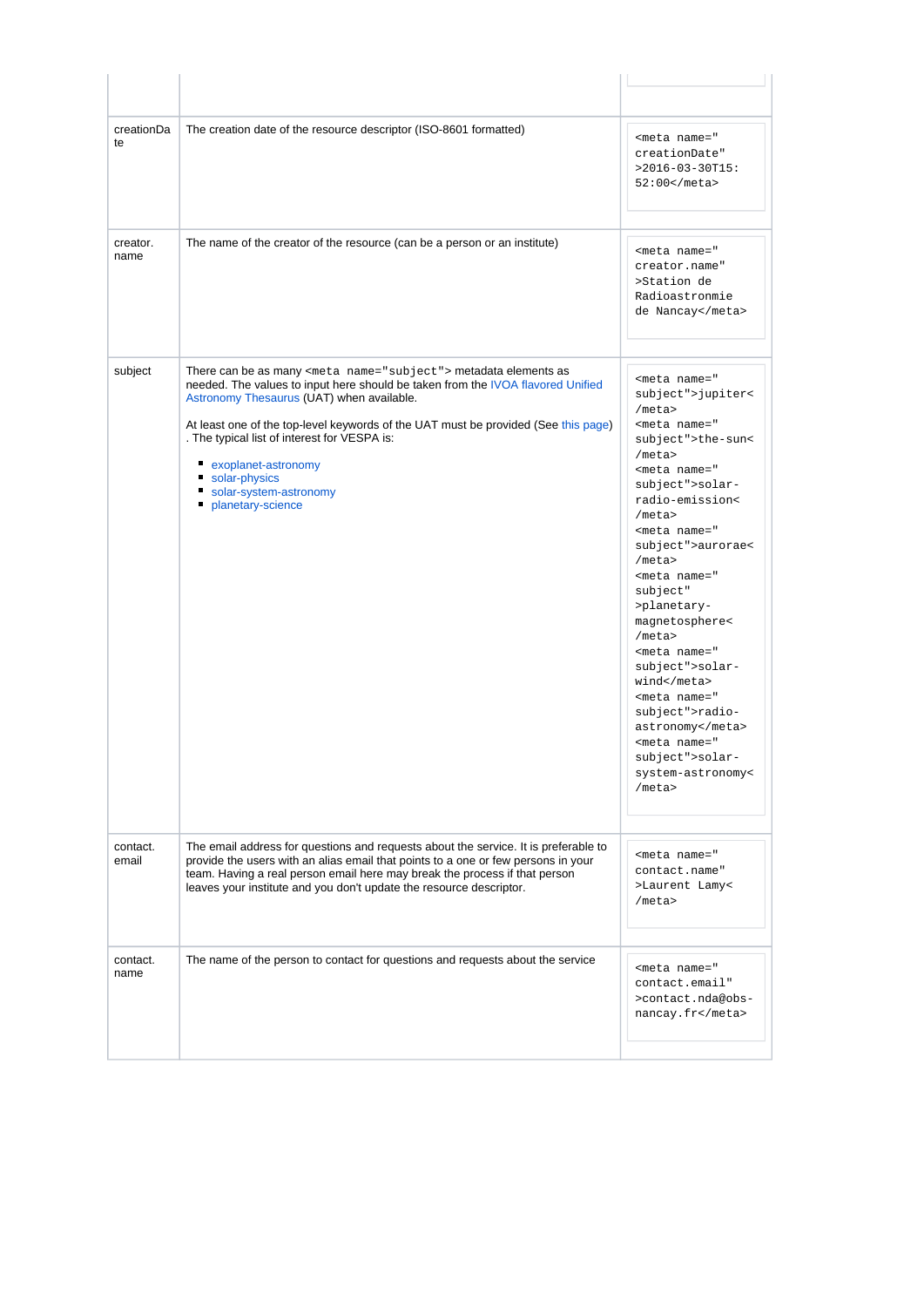| contact.<br>address     | The real mail address of the institution or data center that distributes the resource.                                                                                                                       | <meta name="&lt;br&gt;contact.address"/><br>Station<br>de<br>Radioastronomie<br>Route de<br>Souesmes, F-<br>18330 Nancay,<br>France<br>$<$ /meta>                                                                                              |
|-------------------------|--------------------------------------------------------------------------------------------------------------------------------------------------------------------------------------------------------------|------------------------------------------------------------------------------------------------------------------------------------------------------------------------------------------------------------------------------------------------|
| referenceU<br><b>RL</b> | An http URL that points to a description of the resource                                                                                                                                                     | <meta name="&lt;br&gt;referenceURL"/><br>https://www.obs-<br>nancay.fr/reseau-<br>decametrique/<br>$<$ /meta>                                                                                                                                  |
| facility                | If you are serving observational data, you can give here the name of the<br>observatory / spacecraft. Note that several names (including acronyms) could be<br>provided in a #-separated list (see example). | <meta <br="" name="&lt;br&gt;facility"/> >Station de<br>Radioastronomie<br>de Nancay#SRN<<br>/meta>                                                                                                                                            |
| instrument              | If you are serving observational data, you can give here the name of the telescope<br>/ experiment / instrument.                                                                                             | <meta <br="" name="&lt;br&gt;instrument"/> >Nancay<br>Decameter<br>Array#NDA                                                                                                                                                                   |
| source                  | This should be an ADS bibcode to a paper presenting the resource of the data<br>present in the resource.                                                                                                     | <meta <br="" name="&lt;br&gt;source"/> $>2000$ GMS119<br>$321L$                                                                                                                                                                                |
| ContentLe<br>vel        | In general, there are 4 elements of those, with the following values: "General",<br>"University", "Research", "Amateur". You can restrict the list.                                                          | <meta <br="" name="&lt;br&gt;contentLevel"/> >General<br><meta <br="" name="&lt;br&gt;contentLevel"/> >University<<br>/meta<br><meta <br="" name="&lt;br&gt;contentLevel"/> >Research<br><meta <br="" name="&lt;br&gt;contentLevel"/> >Amateur |

#### <span id="page-7-0"></span>EPNcore table definition

The EPNcore table should be defined in the RD using the epntap2 mixin. This ensures that your EPN-TAP service is compliant with the EPNcore specification. The epntap2 mixin will be updated as needed via the DaCHS debian package update. If you only plan to use the EPNcore mandatory parameters, your table definition section will be very simple: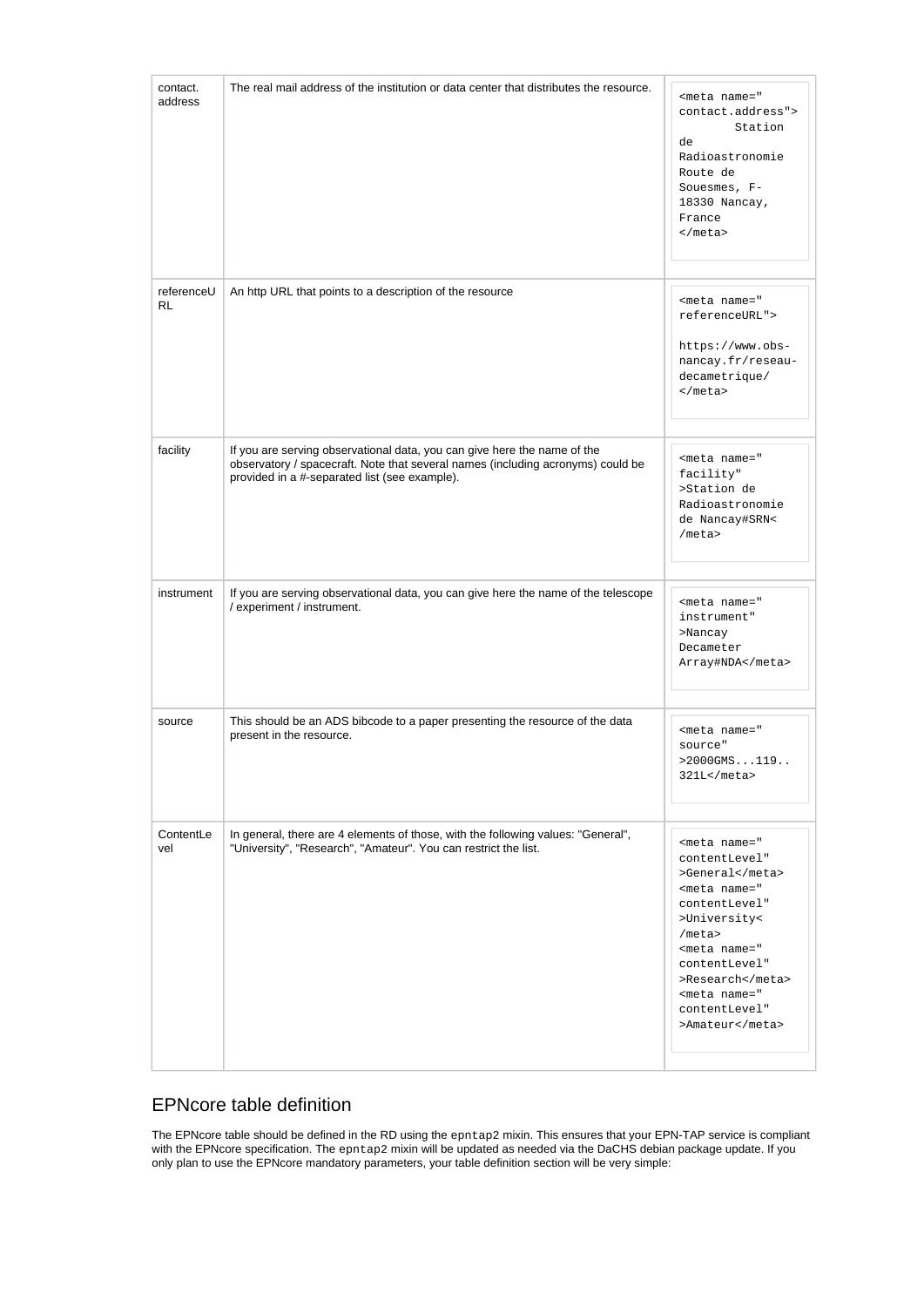```
<table id="epn_core" onDisk="true" adql="True" primary="granule_uid">
         <mixin spatial_frame_type="body">//epntap2#table-2_0</mixin>
</table>
```
This minimal table definition says:

- define an epp. core table
- write it on disk (i.e., do not keep it in RAM)
- activate ADQL for query
- use the granule\_uid column for the primary key of the table
- use the epntap2 template table with only mandatory parameters, and with spatial\_frame\_type = "body"

The spatial\_frame\_type = "body" attribute is required, even if you don't use the spatial coordinate columns, as the mixin has to know what to put into the column headers. The spatial coordinate columns' definitions depend on the spatial frame type.

If you plan to use some optional parameters, as defined in the EPNcore specification, the table definition will look like:

```
<table id="epn_core" onDisk="true" adql="True" primary="granule_uid">
         <mixin 
                 spatial_frame_type="body"
                 optional_columns="access_url access_format access_estsize thumbnail_url 
publisher bib_reference target_region feature_name"
                 >//epntap2#table-2_0</mixin>
</table>
```
The extra optional\_columns attribute tells the template engine to set up those extra columns, as they are defined in the epnt ap2 mixin.

If you plan to use custom columns of your own, you have to define them in the table definition element, as shown in the following example:

```
<table id="epn_core" onDisk="true" adql="True" primary="granule_uid">
         <mixin 
                 spatial_frame_type="body"
                 optional_columns="access_url access_format access_estsize thumbnail_url 
publisher bib_reference target_region feature_name"
                 >//epntap2#table-2_0</mixin>
         <column name="receiver_name" type="text" ucd="meta.id" description="Receiver name 
used with the instrument." />
</table>
```
The column elements defines an extra column of the EPNcore table.

#### <span id="page-8-0"></span>Data ingestion

The metadata ingestion is done through module called a Grammar in DaCHS jargon. Depending on the form of the metadata, different solutions are available. The Grammar module output is fed to a rowmaker module, which fills the table rows, with transformations if necessary.

- Preprocessed metadata available as a CSV file: The data provider is pre-processing his data collection to build a CSV file, containing the EPNcore metadata using the adequate units and conventions. In this case, the [csvGrammar](https://dachs-doc.readthedocs.io/ref.html#element-csvgrammar) shall be used.
- Individual data files available from the DaCHS server as FITS files: The data provider is mounting a remote volume (e. g., through NFS) with the data files. If the data format is FITS, we can use the [fitsProdGrammar](https://dachs-doc.readthedocs.io/ref.html#element-fitsprodgrammar) to load the FITS files header.
- Individual data files available from the DaCHS server as CDF files: The data provider is mounting a remote volume (e. g., through NFS) with the data files. If the data format is CDF, we can use *[cdfHeaderGrammar](https://dachs-doc.readthedocs.io/ref.html#element-cdfheadergrammar)* to load the CDF global attributes.
- The metadata is available in an external SQL database: The data provider has access to an SQL database, containing the metadata (or data) he wants to load into his service. In this case, the [odbcGrammar](https://dachs-doc.readthedocs.io/ref.html#element-odbcgrammar) shall be used.
- If all previous cases don't apply: The data provider should use a [customGrammar](https://dachs-doc.readthedocs.io/ref.html#element-customgrammar) to load the metadata into DaCHS, through a dedicated python script.

We show below a simple example with CSV files available from the resource descriptor directory.